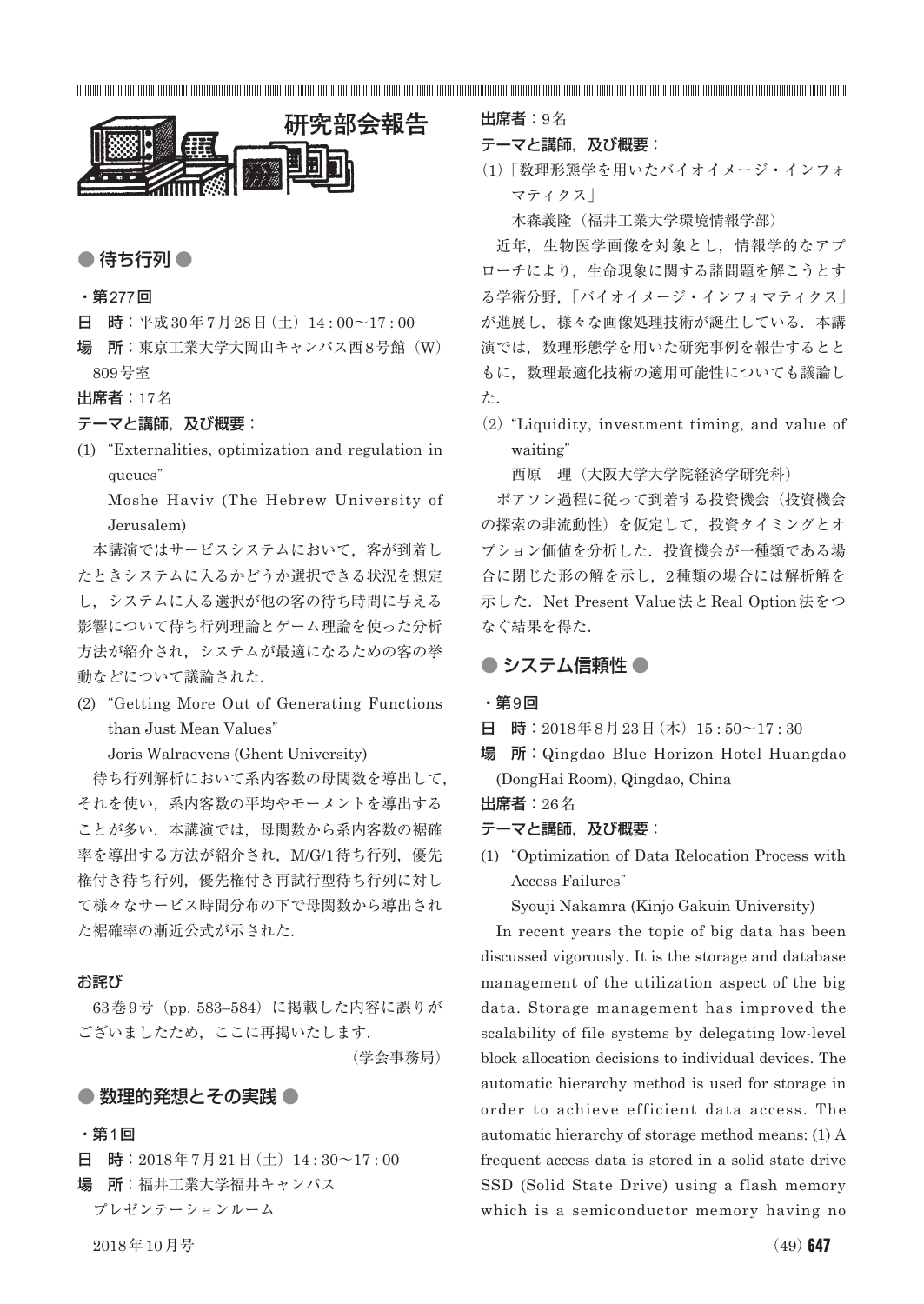driving section as a high-speed cache hierarchy. (2) Data with reduced data access moves to the performance hierarchy of SAS (Serial Attached SCSI) HDD, which has relatively high performance and reliability and very high cost performance as a large capacity archive hierarchy [2]. We applied the automatic hierarchical storage method so that storage management does not become complicated as data access increases. For this reason, an optimal time interval for moving efficient data storage for big data was derived by providing a threshold value of data access frequency.

(2) "MCMC Based Discrete Software Reliability Assessment and Its Application"

Shinji Inoue (Kansai University)

We discussed an interval estimation method for software reliability assessment and costoptimalshipping time of software system by the Markov chain Monte Carlo (MCMC) method. Especially, we used a discretized nonhomogeneous Poisson process (NHPP) model, which has the consistency with actual software fault data collection activities and the good fitting and predicting performance to the observed software fault counting data. Our approaches enabled us to conduct feasible assessment of software reliability and to make a plan for economic software management in a testing phase of a software development process. Finally, we showed numerical examples of our approaches by using actual fault counting data.

(3) "A Note on Availability Importance Measures of Components in Smart Grid"

Jun-Jun Zheng (Ritsumeikan University)

The smart grid is regarded as the next generation electrical power grid. It improves the power distribution systems with the techniques of distributed generation, and makes the systems more complicated than the traditional ones. Thus it is important and significant to evaluate the availability of smarts grids and to indicate the parts of the systems. This paper proposed a layered fault tree model to describe a smart grid system

with two different power supply modes. We also analyzed the component importance of the system, aiming to find the weak parts of the system thereby improving the system design. The numerical illustration was conducted to compare the availabilities of the system with two power supply modes and evaluate the importance of all components in the system.

(4) "A Note on Statistical Inference of Dependence Parameters of an n-Variate FGM Copula" Shuhei Ota (Graduate School of Hosei University)

In this study, we proposed an estimation method of the dependence parameters of an n-variate Farlie-Gumbel-Morgenstern (FGM, for short) copula. The n-variate FGM copula, one of the multivariate distribution functions, has been used to model mutual dependencies of system components. However, maximum likelihood estimation (MLE, for short) for the dependence parameters is computationally difficult or infeasible for a large number n because the FGM copula contains 2^n-n-1 dependence parameters. To solve such a problem, we broke it down into simpler problems by nesting the maximum likelihood estimators, which is firstly proposed for the n-variate FGM copula in this study. Then, we estimated the dependence parameters one by one by solving these problems. Although the estimation accuracy of the proposed method is inferior to that of MLE, our method had an advantage that the estimates can be successfully obtained for any given n. Via simulation studies, the performance of the proposed method was shown, and the asymptotic unbiasedness property of the estimators was also empirically presented.

(5) "Earned Value Analysis and Effort Optimization Based on Wiener Process Model for OSS Project" Yoshinobu Tamura (Tokyo City University)

EVM is well known as a management method for the software development project from the standpoint of Earned Value (EV), Planned Value (PV), and Actual Cost (AC). The OSS project